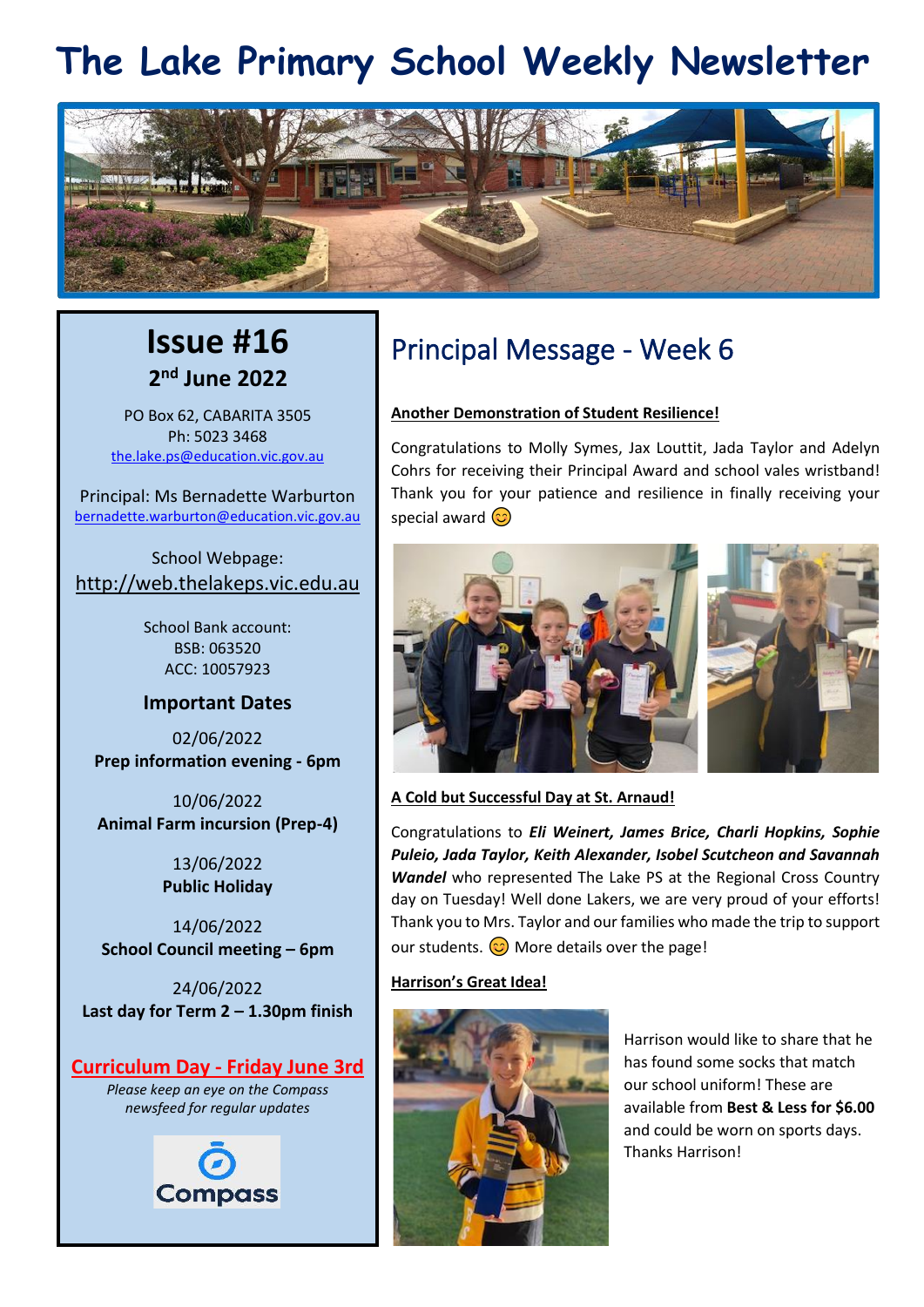#### **Pre-loved Clothing Sale**

A big thank you to our year 5/6 students *Max Hollingworth, Holly Keil, Emison Farr, Charlee McClure, Katie McKinley, Maddie Goudie, Livia Birnie and Ruby Gaulke* who helped with the sale of our pre-loved uniform clothing! There was a big response from families in need of stocking up on school uniform articles with over \$200 raised!! Thank you also to the families who donated clothing to our sale.  $\circled{c}$ These funds will contribute to a brand new 'cricut' machine that will enhance our student's flair at cutting all sorts of designs from materials like paper, vinyl, card stock, and iron-on transfers!



#### **Friday 3rd June- Pupil Free Day**

A reminder that tomorrow, Friday 3<sup>rd</sup> June is a Pupil Free Day and all staff will be working offsite on this day. Have a wonderful first week of Winter! Kind Regards,

Bernadette



## Wk.6 School Value - RESPECT

This week's school value is 'Respect'. Can you imagine a world where every single person had respect for both themselves and others? Can you imagine how different things would be? In general, our students (and staff) are very respectful at school. At times, when disrespect is shown, it is our responsibility to acknowledge this and have a conversation. After all, behaviour that is walked past is behaviour that is accepted. We will not accept disrespect, at

any level, at The Lake Primary School. We know that consistent modelling is vital in order to demonstrate to students the correct ways to behave, not only at school but also in the wider community. Our actions, and the actions of those people that our children associate with, set the standards and shape the behaviours that are considered 'normal'. We want to normalise respectful behaviours so that our students, in turn, become respectful citizens themselves.

## Division Cross Country 资务或卖卖资

On Tuesday, eight Yr.3-6 students competed in the Division Cross Country event in St. Arnaud. Although the weather was cold and windy, our students attacked the rugged and undulating course with vigour and determination. Congratulations to all students for having the courage to 'step up' and test their skills at this higher level. Thank you to our dedicated families who took the time to give our students this opportunity – an opportunity that not only tests running skills but builds character and strengthens resilience.

*9/10yr girls 9/10yr boys*  Savannah Wandel - 18<sup>th</sup> Isobel Scutcheon - 59th

Jada Taylor - 30<sup>th</sup> Sophie Puleio - 32nd Keith Alexander - 37<sup>th</sup>

 *12yr girls 11yr girls* Charli Hopkins - 14th

> *12yr boys* Eli Weinert - 21st James Brice - 41st





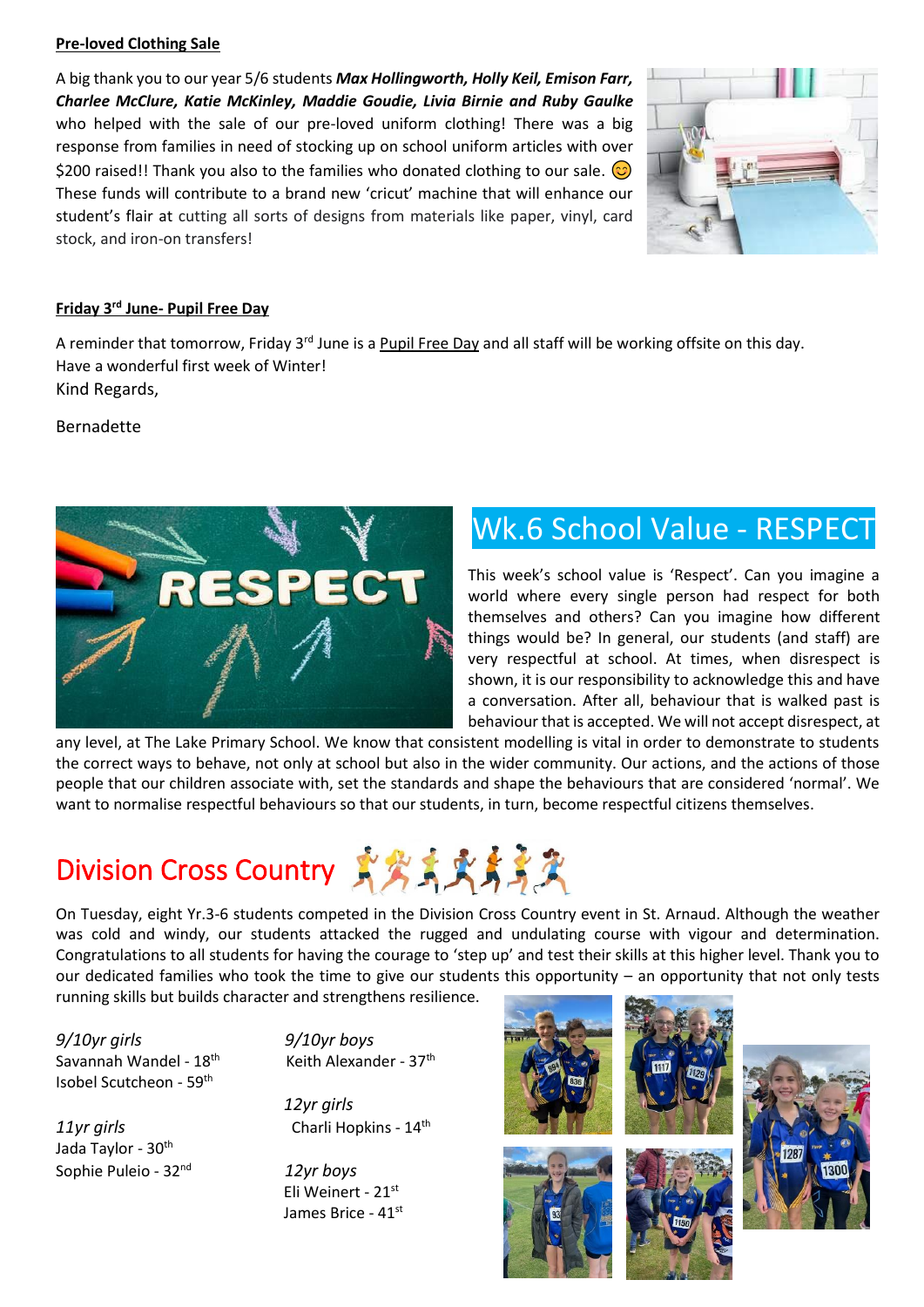# wellbeing

Our school have teamed up with Marg, from Mallee Family Care, who offers a great program called 'Bringing up Great Kids'. This program differs from many other parenting programs in that it is reflective on how you parent and why your children are the way they are. The program focuses on brain development and responding as best we can.

'Bringing Up Great Kids' is a reflective, mindful, respectful program that provides parents with an opportunity to reflect on their parenting journey. 'Bringing Up Great Kids' provides a friendly and safe environment for parents to learn from each other as they continue their parenting journey.

We are looking into a few options for this program and an 'Expressions of Interest' form will be sent home in the coming weeks. I know, as a parent, I am always looking for ways I can improve my parenting skills and my journey and look forward to sharing this with you if you are able to attend. Please keep your eyes out for further information and an 'Expression of Interest' form.

With much kindness,

Miss Louise



### Worker of the Week' Awards

Congratulations to the following students:



Jacob Mooney, Lexi Giddings, Zac Dichiera, Hamish Thompson, Chantae King, Ryley Bailey, Jaynah Bowes, Zara Eagle, Zac Mayes, Harlen Saleta, Maz Mannix, Phenix Robertson, Finnegan Brown and Lilliana Ward,

#### **Prep News**

This term, the Preps are learning about Community Helpers. On Tuesday, 31<sup>st</sup> May, Officer Jake came along to school to talk about his role as a Police Officer. It was a wonderful experience for our students and some highlights included seeing the police car, hearing the loud siren, and having a go at wearing Jake's special vest.